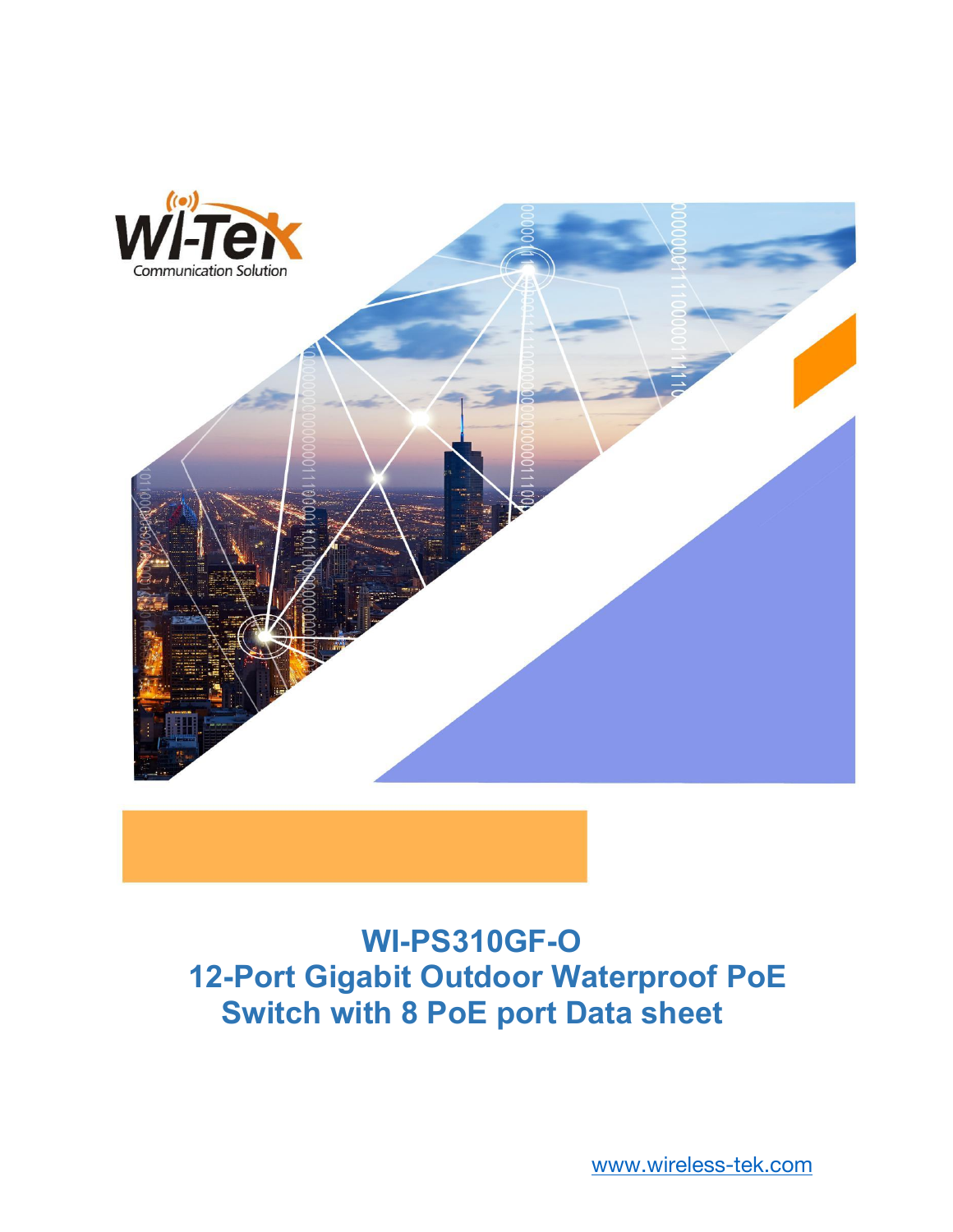## **Highlights**

- 12 Gigabit Ports outdoor PoE Switch with 8-Port PoE ports and 2GE+2SFP uplink ports
- IP65 weatherproof enclosure, -30-70℃ working temperature
- Support PoE watchdog for PD alive check
- All-in-one for easy installation
- Port 1-6 supports PoE IEEE 802.3af/at 30W for compliant PDs, Port 7-8 support 802.3bt 60W PoE Output
- 6KV PoE surge protection
- 10KV AC surge protection

## Product



Typical Applications

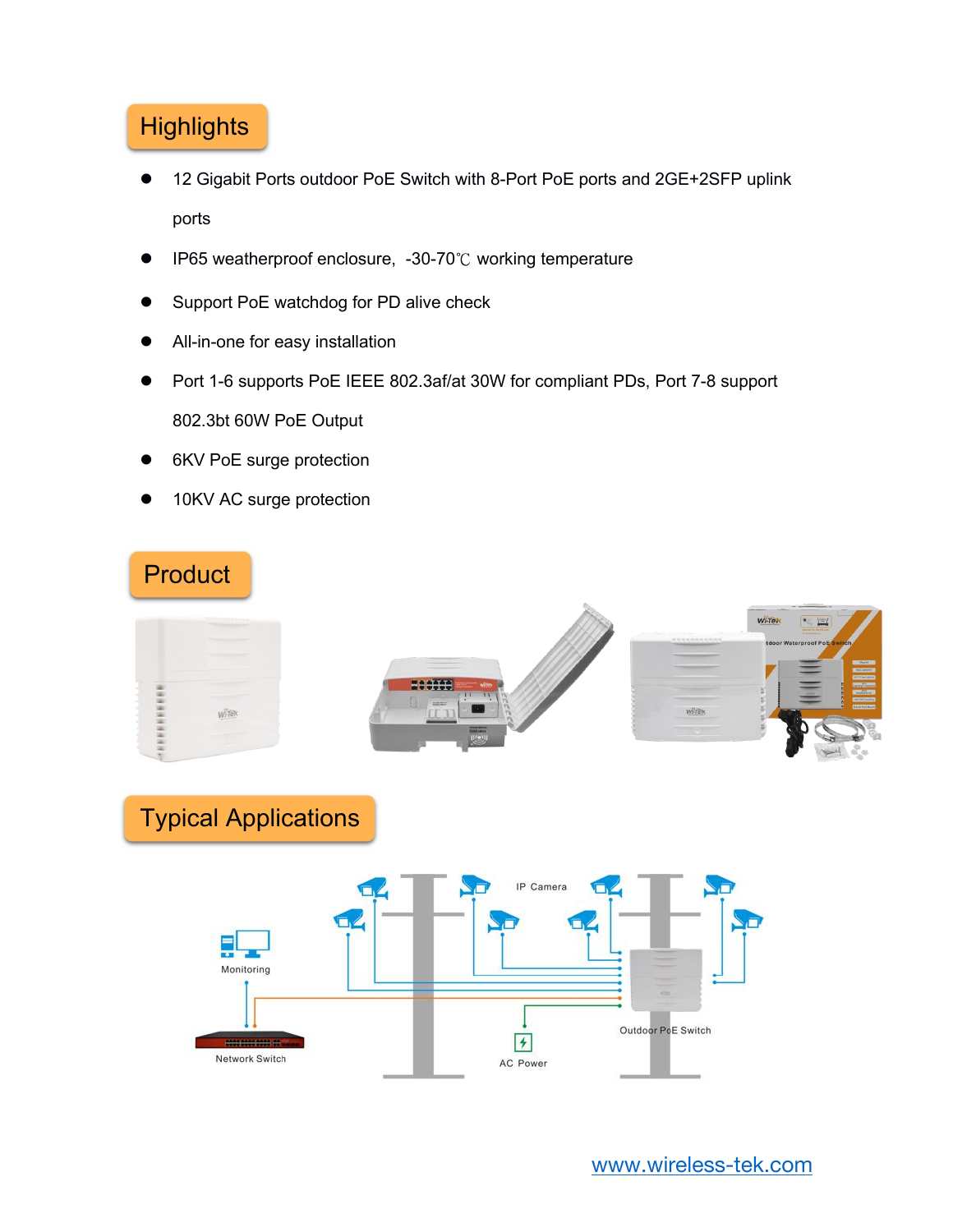



## **Description**

WI-PS310GF-O is a 12-port switch with 8-port PoE. IP65 weatherproof enclosure

[www.wireless-tek.com](http://www.wireless-tek.com)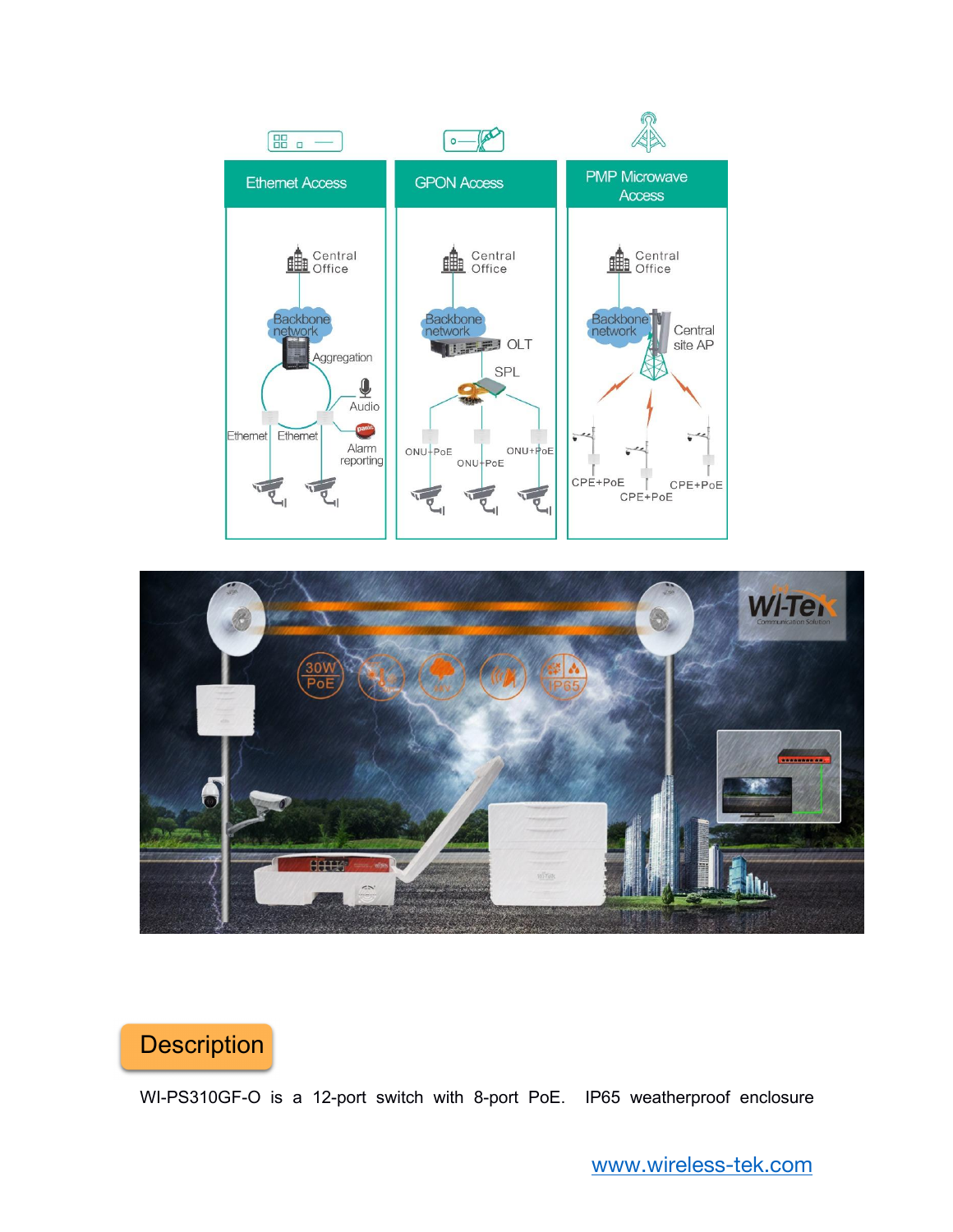makes it an ideal choice for outdoor CCTV and WLAN application. It is made of durable, high-quality plastic. Inside of the enclosure. The device has 8 PoE port for connecting PoE IP camera or wireless AP, which can both transmitting data and powering for camera and AP. You no longer have to lay extra power cable to the NVR or AP controller. This will allow you to save on materials and working. WI-PS310GF-O provides you a cost-effective outdoor CCTV and WLAN solution.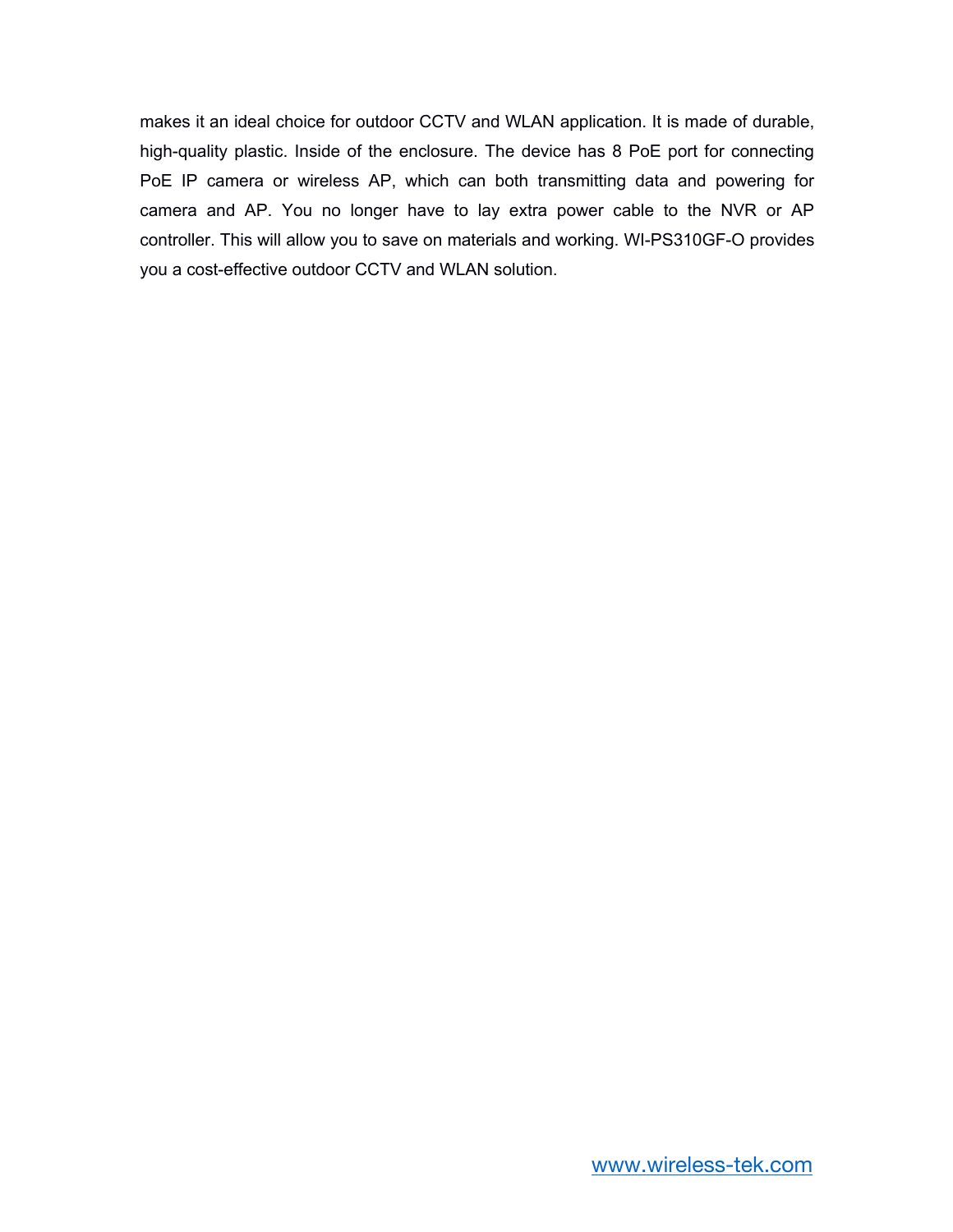| <b>HARDWARE FEATURES</b>                          |                                                                                                                                                                                             |
|---------------------------------------------------|---------------------------------------------------------------------------------------------------------------------------------------------------------------------------------------------|
| <b>Interface</b>                                  | 8*1000M RJ45 POE Ports<br>2*1000M RJ45 Uplink Port<br>2*1000M SFP Port                                                                                                                      |
| <b>Network</b><br><b>Media</b>                    | 10Base-T: Pair 2 Category<br>3(cat 3) and above<br>UTP/STP(≤100m)<br>100Base-TX: Pair 2 Category<br>5(cat 5) and above<br>UTP/STP(≤100m)<br>1000BASE-TX: 6 Category<br>and above UTP(≤150m) |
| <b>Fan Quantity</b>                               | <b>Fanless</b>                                                                                                                                                                              |
| <b>Internal</b><br><b>Power</b><br><b>Supply</b>  | AC 110~240V 50/60HZ<br>120W Power Budget                                                                                                                                                    |
| <b>PoE Ports</b><br>(RJ45)                        | PoE Ports: Port1- Port6 802.3<br>AF/AT 30W<br>PoE Ports: Port7- Port8 802.3<br><b>BT 60W</b>                                                                                                |
| <b>Exchange</b><br><b>Capacity</b>                | 24Gbps                                                                                                                                                                                      |
| <b>Mac Address</b><br><b>Table</b>                | 8K                                                                                                                                                                                          |
| <b>Packet</b><br><b>Forwarding</b><br><b>Rate</b> | 17.37Mpps                                                                                                                                                                                   |
| <b>Buffer</b>                                     | 2Mb                                                                                                                                                                                         |
| Jumbo<br><b>Frame</b>                             | 10240Bytes                                                                                                                                                                                  |
| <b>Dimensions</b>                                 | Product Size:<br>310mm*260mm*100mm                                                                                                                                                          |

a pro

۰.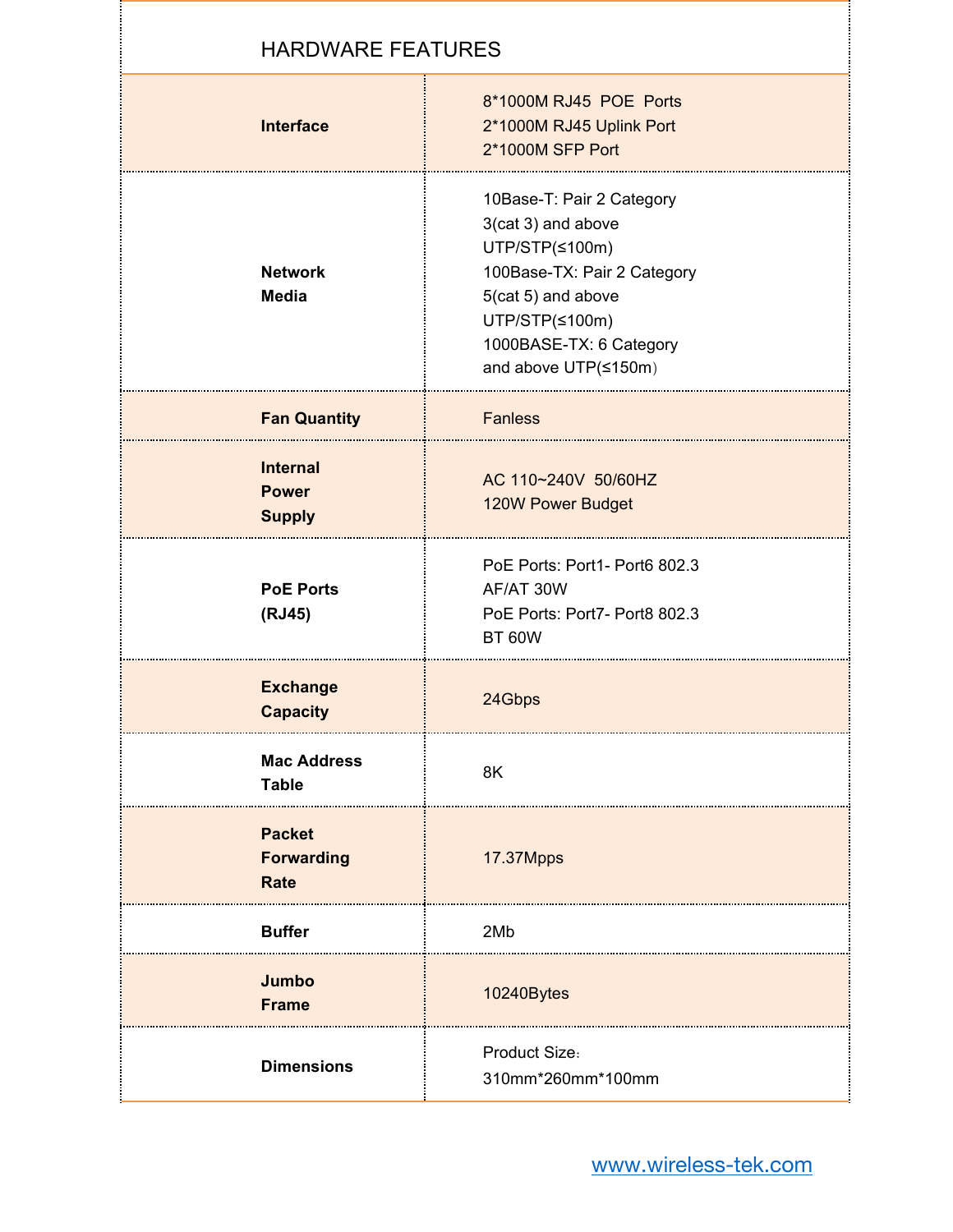| $(L^*W^*H)$ |  |
|-------------|--|
|             |  |
|             |  |

Specification

| <b>SOFTWARE FEATURES</b>             |                                                                                                                                                                                          |  |
|--------------------------------------|------------------------------------------------------------------------------------------------------------------------------------------------------------------------------------------|--|
| <b>Transmission</b><br><b>Method</b> | Store-And-Forward                                                                                                                                                                        |  |
| <b>Advanced</b><br><b>Functions</b>  | <b>Priority Function</b><br>Mac Address Auto-Learning<br>And Auto-Aging<br>Store and forward<br>IEEE 802.3x flow control for<br>Full-duplex Mode<br>Backpressure for Half-duplex<br>Mode |  |

| <b>OTHERS</b>              |                                                                                                                                  |
|----------------------------|----------------------------------------------------------------------------------------------------------------------------------|
| <b>Certification</b>       | CE, FCC, RoHS                                                                                                                    |
| Package<br><b>Contents</b> | PoE Switch<br><b>Electric Line</b><br><b>Guide Book/Warranty Card</b><br>Wall mounting KIT<br>Pole mounting KIT<br><b>Screws</b> |
| <b>Environment</b>         | <b>Working Temperature:</b><br>$-30^{\circ}$ C ~ 70 $^{\circ}$ C<br><b>Working Humidity:</b>                                     |